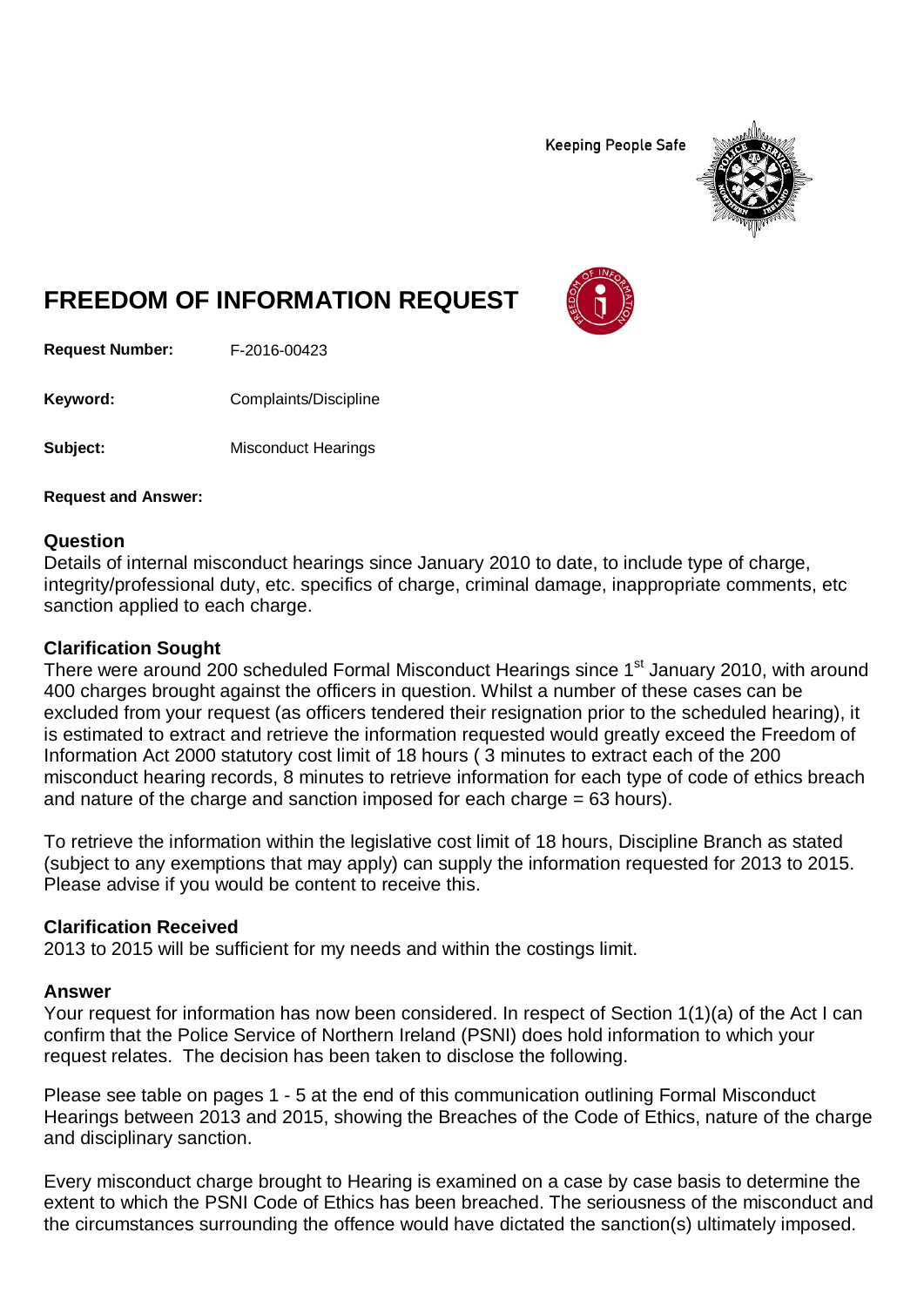It should be noted that an officer has the right to appeal their disciplinary sanction through the statutory appeals process, therefore the information provided outlines sanctions furnished at Misconduct Hearing, and not the ultimate disciplinary outcome if any subsequent appeals were allowed.

Whilst the PSNI expect its officers to behave with the highest standards of integrity and professionalism at all times, the number of officers formally disciplined should be placed into context with the average strength of the PSNI in this time-frame, i.e. around 7500 officers.

The information supplied has been compiled by Discipline Branch, Legacy and Justice Department which has responsibility for internal discipline relating to police officers.

If you have any queries regarding your request or the decision please do not hesitate to contact me on 028 9070 0164. When contacting the Freedom of Information Team, please quote the reference number listed at the beginning of this letter.

If you are dissatisfied in any way with the handling of your request, you have the right to request a review. You should do this as soon as possible or in any case within two months of the date of issue of this letter. In the event that you require a review to be undertaken, you can do so by writing to the Head of Freedom of Information, PSNI Headquarters, 65 Knock Road, Belfast, BT5 6LE or by emailing [foi@psni.pnn.police.uk.](mailto:foi@psni.pnn.police.uk)

If following an internal review, carried out by an independent decision maker, you were to remain dissatisfied in any way with the handling of the request you may make a complaint, under Section 50 of the Freedom of Information Act, to the Information Commissioner's Office and ask that they investigate whether the PSNI has complied with the terms of the Freedom of Information Act. You can write to the Information Commissioner at Information Commissioner's Office, Wycliffe House, Water Lane, Wilmslow, Cheshire, SK9 5AF. In most circumstances the Information Commissioner will not investigate a complaint unless an internal review procedure has been carried out, however the Commissioner has the option to investigate the matter at his discretion.

Please be advised that PSNI replies under Freedom of Information may be released into the public domain via our website @ [www.psni.police.uk](http://www.psni.police.uk/)

Personal details in respect of your request have, where applicable, been removed to protect confidentiality.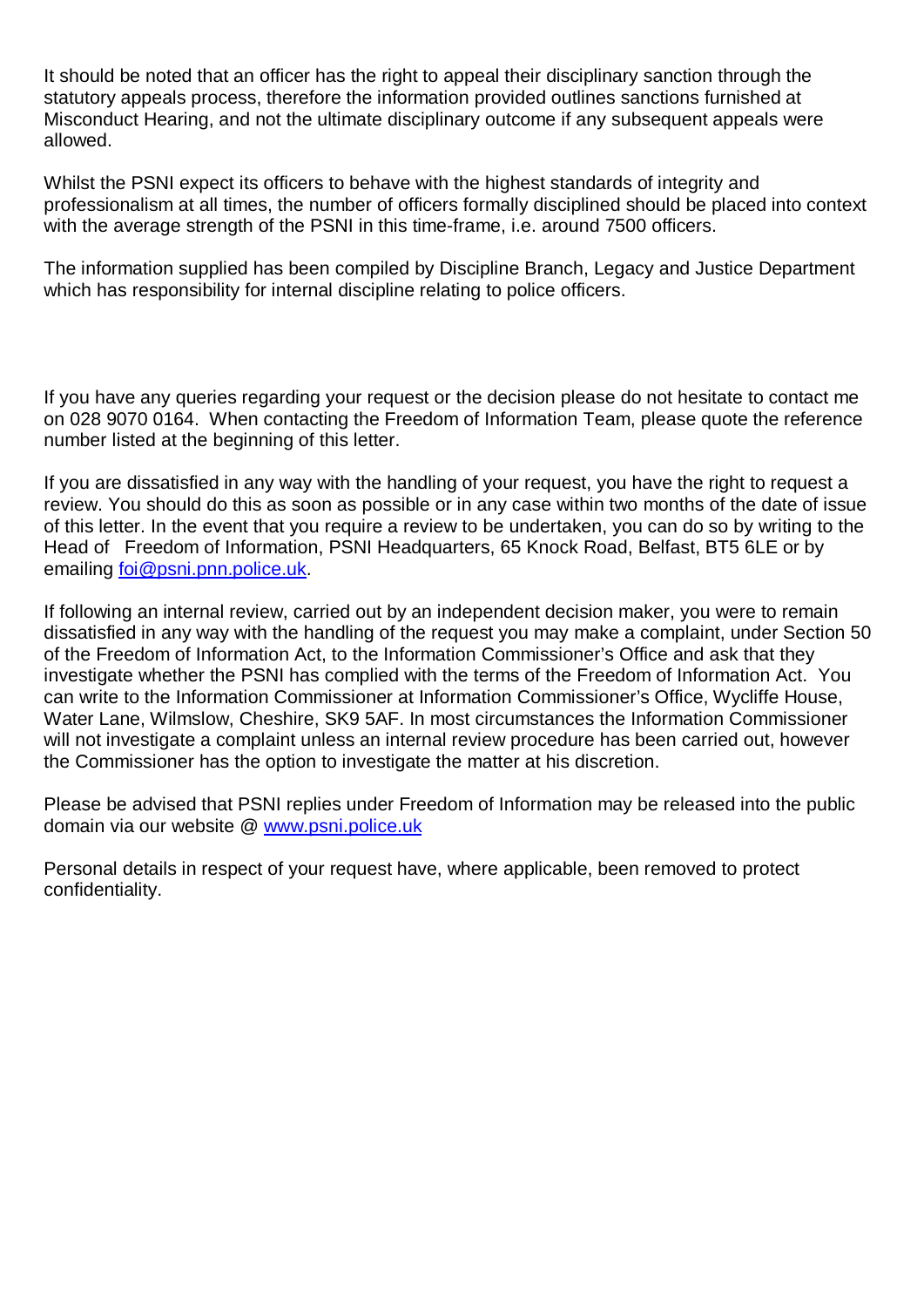| <b>Charges</b>                                             | <b>Nature of Charge</b>                                                                                                                                                                                                              | <b>Sanction</b>                                                                         |
|------------------------------------------------------------|--------------------------------------------------------------------------------------------------------------------------------------------------------------------------------------------------------------------------------------|-----------------------------------------------------------------------------------------|
| Integrity                                                  | Allegations of misconduct in public office                                                                                                                                                                                           | <b>Dismissal</b>                                                                        |
| Integrity x 2                                              | Allegations of misconduct in public office x2                                                                                                                                                                                        | Required to resign                                                                      |
| Integrityx1, Professional<br>Dutyx1                        | failure to support colleagues in execution of<br>their duties, unprofessional language and<br>behaviour                                                                                                                              | Reduction in pay, Fined                                                                 |
| Police Investigations                                      | Failure to conduct prompt and thorough<br>investigations                                                                                                                                                                             | Reduction in pay                                                                        |
| Use of Force x 3                                           | Excessive force on duty x3                                                                                                                                                                                                           | Reduction in pay x2 Not<br>guilty third charge                                          |
| Integrity                                                  | Motoring offence                                                                                                                                                                                                                     | Caution                                                                                 |
| Integrityx1, Privacy &<br>Confidentialityx1,<br>Propertyx1 | Adult caution for breach of Firearms (NI) Order<br>2004, gathered and retained police information<br>for non-police purposes, failure to ensure<br>property handled in line with Service Policy<br>and procedure                     | Required to resign $\times$ 2,<br>Reprimand                                             |
| <b>Professional Dutyx2</b>                                 | Failure to obey a lawful order, made a<br>misleading entry on a police document                                                                                                                                                      | Fine, Reprimand                                                                         |
| Integrity                                                  | failure to act with honesty and integrity towards<br>supervisors                                                                                                                                                                     | Fine                                                                                    |
| Professional Duty,<br>Police Investigations                | failure to abide by provisions of Police Service<br>policy & procedure, Failure to conduct prompt<br>and thorough investigations                                                                                                     | Fine, Reduced in pay                                                                    |
| <b>Professional Duty</b>                                   | Inappropriate text messages                                                                                                                                                                                                          | Fine                                                                                    |
| <b>Professional Duty</b>                                   | Inappropriate text messages                                                                                                                                                                                                          | Fine                                                                                    |
| Integrity x1,<br>Professional Duty x2                      | failure to act with honesty and integrity towards<br>supervisors, failure to abide by provisions of<br>Police Service policy & procedure, failure to<br>update police records                                                        | Fine, Reprimand x2                                                                      |
| <b>Professional Duty</b>                                   | Inappropriate text messages                                                                                                                                                                                                          | Not Proven                                                                              |
| <b>Professional Duty</b>                                   | Inappropriate text messages                                                                                                                                                                                                          | Fine                                                                                    |
| Professional Duty x2,<br>Property, Integrity               | Dishonest/fraudulent behaviour, failure to<br>abide by provisions of Police Service policy &<br>procedure, failure to ensure property handled<br>as required by law, failure to act with honesty<br>and integrity towards colleagues | Dismissed immediate<br>effect, Required to<br>Resign Immediate effect,<br>Reprimand x2, |
| Integrity, Police<br>Investigations                        | Inaccurate police records, Failure to conduct<br>prompt and thorough investigations                                                                                                                                                  | Reduction in pay, Fine                                                                  |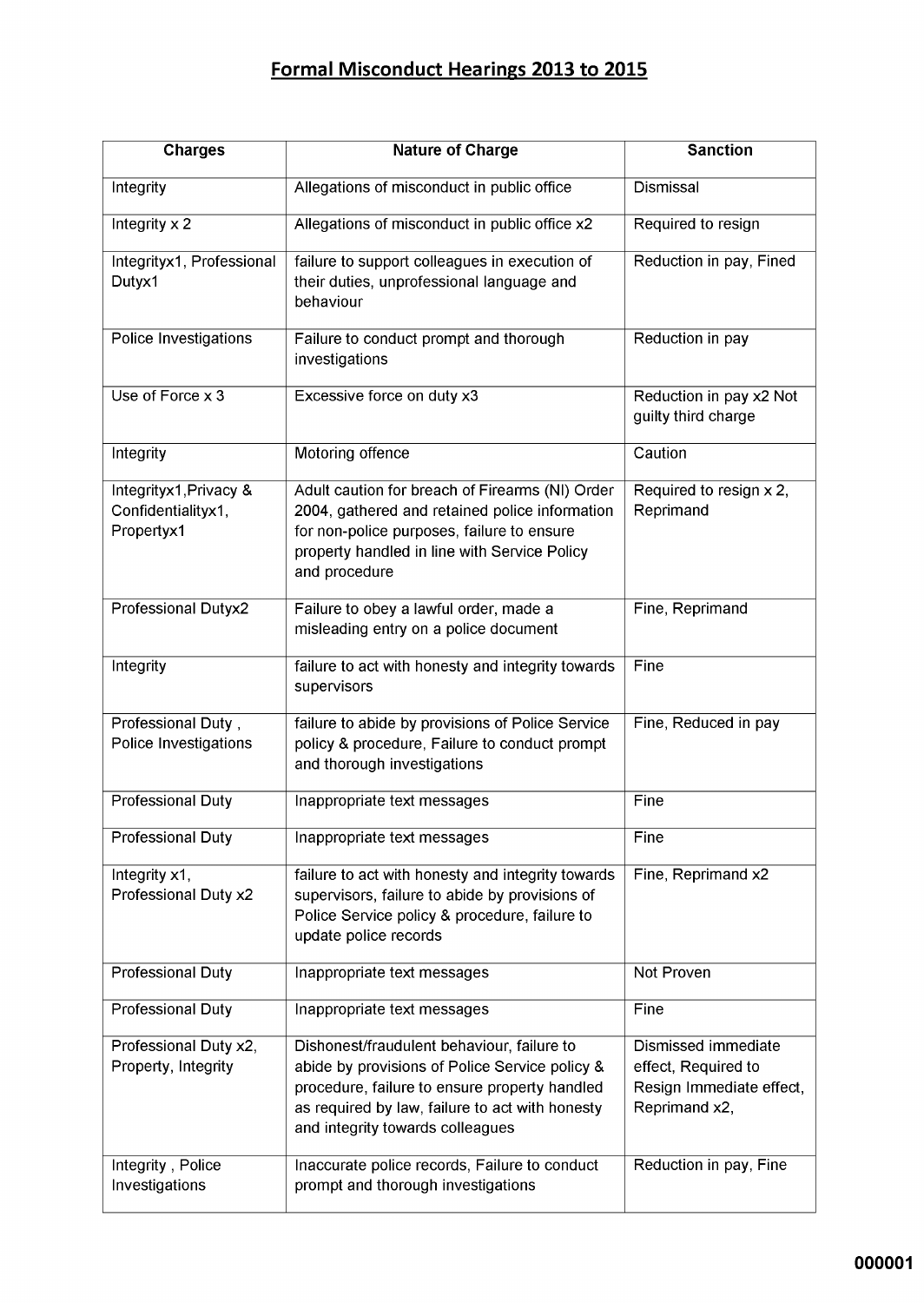| Police Investigations x 2 | Failure to conduct prompt and thorough             | Fine, Not Proven,         |
|---------------------------|----------------------------------------------------|---------------------------|
| & Integrity               | investigations x2, dishonesty towards              | Reduction in pay          |
|                           | supervisors                                        |                           |
|                           |                                                    |                           |
| Professional Duty &       | Failure to maintain police records, Failure to     | Fine, Reduction in pay    |
| Police investigations     | conduct prompt and thorough investigations         |                           |
|                           |                                                    |                           |
| Integrity                 | Adult caution common assault                       | Reprimand                 |
| Professional Duty&        | Failure to discharge police duties, failure to act | Required to resign x 2    |
| Integrity                 | with honesty and integrity towards member of       |                           |
|                           | the public                                         |                           |
|                           |                                                    |                           |
| Integrity, Professional   | Adult caution breach of the Data Protection        | Fine x2                   |
| Duty                      | Act, failure to abide by provisions of Police      |                           |
|                           | Service policy & procedure                         |                           |
|                           |                                                    |                           |
| Property                  | failure to ensure property handled in line with    | Caution                   |
|                           | Service Policy and procedure                       |                           |
|                           |                                                    |                           |
| Professional Duty x 3     | Breach of Service policy in relation to sickness   | Fine x2, Reduction in     |
|                           | absence, inappropriate language and                | Pay                       |
|                           | behaviour towards colleague, failure to obey a     |                           |
|                           | lawful order                                       |                           |
| Integrity, Professional   | Possession of class 'B' Drug, failure to ensure    | Required to Resign,       |
| Duty                      | property handled in line with Service Policy       | Reprimand                 |
|                           | and procedure                                      |                           |
|                           |                                                    |                           |
| Integrity, Privacy &      | breach of the Data Protection Act, gathered        | Required to Resign x 2    |
| Confidentiality           | and retained police information for non-police     |                           |
|                           | purposes                                           |                           |
|                           |                                                    |                           |
| Integrity $\times 2$      | Motoring offence x2                                | Reduction in pay, Fine    |
| <b>Professional Duty</b>  | Inaccurate police records                          | <b>Reduction in Pay</b>   |
|                           |                                                    |                           |
| Professional Duty x 3     | failure to abide by provisions of Police Service   | Charges dismissed         |
|                           | policy & procedure regarding disclosure of         |                           |
|                           | information x3                                     |                           |
|                           |                                                    |                           |
| Integrity                 | <b>Drink Driving</b>                               | <b>Required to Resign</b> |
| Integrity                 | Adult Caution Breach of Data Protection Act        | Fine                      |
|                           |                                                    |                           |
| Police Investigations     | Failure to conduct prompt and thorough             | Reprimand                 |
|                           | investigations                                     |                           |
|                           |                                                    |                           |
| Professional duty,        | Unprofessional behaviour towards member of         | Reduction in Pay,         |
| Equality, Duty of         | the public, failure to act with fairness and self- | Reprimand, Reduction in   |
| Supervisors               | control towards member of the public, failure to   | Pay                       |
|                           | demonstrate professional and impartial             |                           |
|                           | supervisory behaviour                              |                           |
|                           |                                                    |                           |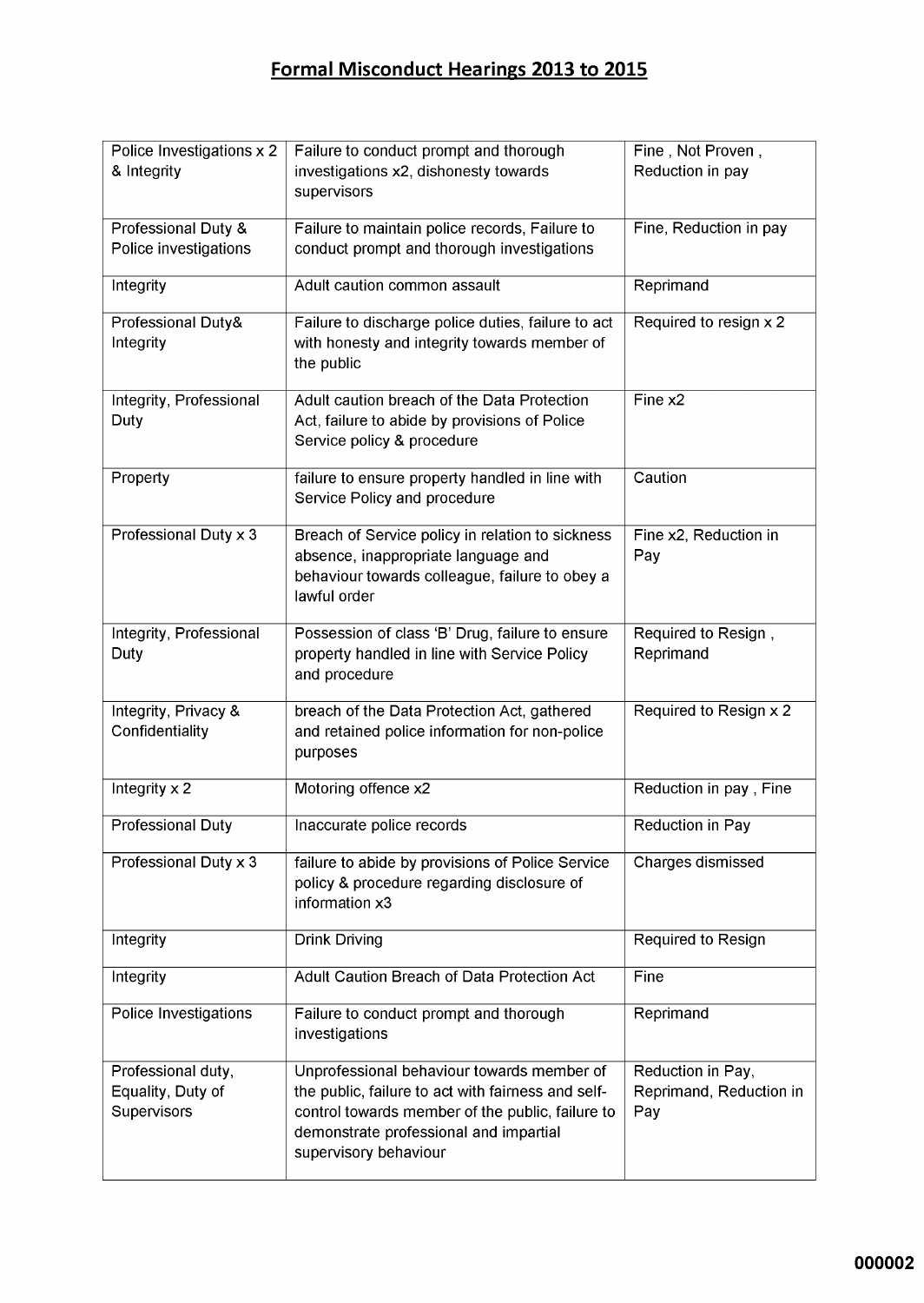| Integrity, Police                        | Falsified police records, Failure to conduct                                          | Required to Resign,                        |
|------------------------------------------|---------------------------------------------------------------------------------------|--------------------------------------------|
| Investigations                           | prompt and thorough investigations                                                    | Reprimand                                  |
|                                          |                                                                                       |                                            |
| Integrity x 2                            | Adult caution assault, failure to support                                             | Fine x2                                    |
|                                          | colleagues in execution of their duties                                               |                                            |
| Integrity                                | Drink driving                                                                         | Required to Resign                         |
|                                          |                                                                                       |                                            |
| Integrity                                | <b>Adult caution harassment</b>                                                       | Fine                                       |
| Integrity                                | Adult Caution Breach of Firearms (NI) Order                                           | Fine                                       |
|                                          |                                                                                       |                                            |
| Integrity                                | Adult caution common assault &DPA                                                     | Reduction in pay                           |
|                                          |                                                                                       |                                            |
| Integrity                                | <b>Conviction for Fraud</b>                                                           | <b>Dismissed</b>                           |
| Integrity, Professional                  | Conviction for Theft, failure to ensure property                                      | Dismissed X 2                              |
| Duty                                     | handled as required by law                                                            |                                            |
|                                          |                                                                                       |                                            |
| 1 x Professional Duty                    | Alleged assault                                                                       | Charges dismissed                          |
|                                          |                                                                                       |                                            |
| 2 x Professional Duty, 1                 | Failure to adhere to Service policy &                                                 | 2 x fine, 1 x caution                      |
| x Property                               | procedure, failure to keep accurate police                                            |                                            |
|                                          | records, failure to appropriately handle police                                       |                                            |
|                                          | property                                                                              |                                            |
| 2 x Integrity                            | Motoring offence, failure to notify authorities                                       | 1 x fine, 1 x caution                      |
|                                          |                                                                                       |                                            |
| 1 x Police Investigations                | Failure to conduct prompt and thorough                                                | Fine                                       |
|                                          | investigations                                                                        |                                            |
|                                          |                                                                                       |                                            |
| 1 x Police Investigations                | Failure to conduct prompt and thorough                                                | Fine                                       |
|                                          | investigations                                                                        |                                            |
| $1 \times$ Integrity                     | Common assault                                                                        | Caution                                    |
|                                          |                                                                                       |                                            |
| $1 \times$ Integrity                     | Motoring offence                                                                      | Fined                                      |
|                                          |                                                                                       |                                            |
| $2 \times$ police<br>Investigations, 1 x | Failure to conduct prompt and thorough<br>investigations x2, failure to keep accurate | Required to Resign as<br>an alternative to |
| <b>Professional Duty</b>                 | police records                                                                        | Dismissal                                  |
|                                          |                                                                                       |                                            |
| 1 x Police                               | Failure to conduct prompt and thorough                                                | <b>Dismissed</b>                           |
| Investigations, 1 x                      | investigations, falsifying police records                                             |                                            |
| Integrity                                |                                                                                       |                                            |
|                                          |                                                                                       |                                            |
| 1 x Professional Duty                    | Inappropriate text messages                                                           | Reduced in Pay                             |
| 1 x Professional Duty                    | Inappropriate text messages                                                           | Reduced in Pay                             |
|                                          |                                                                                       |                                            |
| 1 x Professional Duty                    | Inappropriate text messages                                                           | Reduced in Pay                             |
|                                          |                                                                                       |                                            |
| 1 x Professional Duty, 2                 | Inappropriate language and behaviour off duty,                                        | Charges 1 - 3 Dismissed                    |
| x Integrity, 1 x Property                | failure to act with integrity towards colleagues,                                     | by the Panel, Charge 4                     |
|                                          | failure to support colleagues in execution of                                         | no further action                          |
|                                          |                                                                                       |                                            |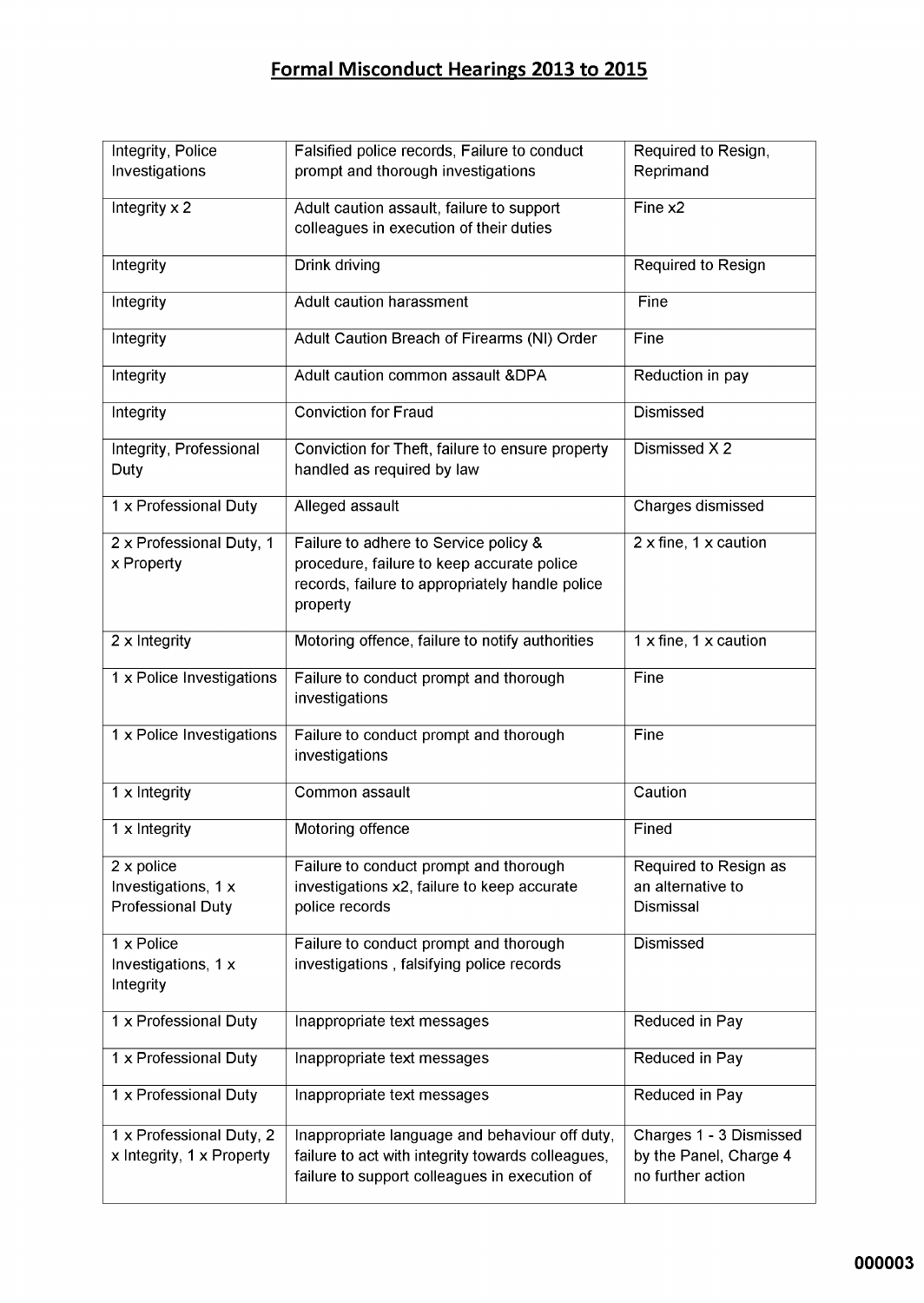|                                                                            | their duty.                                                                                                                                                                          |                                                         |
|----------------------------------------------------------------------------|--------------------------------------------------------------------------------------------------------------------------------------------------------------------------------------|---------------------------------------------------------|
| 1 x Professional Duty                                                      | Inappropriate text messages                                                                                                                                                          | Reduced in Pay                                          |
| 1 x Professional Duty                                                      | failure to keep accurate police records                                                                                                                                              | Fined                                                   |
| 1 x Professional Duty, 1<br>x Privacy and<br>Confidentiality               | Failure to obey a lawful order, failure to keep<br>data in possession of police confidential                                                                                         | Caution x2                                              |
| 1 x Professional Duty, 1<br>x Integrity                                    | Inappropriate on duty behaviour, failure to act<br>with honesty and integrity towards supervisors                                                                                    | Reduced in Pay x2                                       |
| 2 x Police Investigations                                                  | Failure to conduct prompt and thorough<br>investigations x2                                                                                                                          | Reduced in Pay x2                                       |
| 1 x Professional Duty                                                      | Inappropriate text messages                                                                                                                                                          | Reduced in Pay                                          |
| 1 x Professional Duty                                                      | Inappropriate text messages                                                                                                                                                          | Reduced in Pay                                          |
| 2 x Fitness for Duty                                                       | Unfit for duty, failure to report for duty promptly                                                                                                                                  | Fined x2                                                |
| $1 \times$ Integrity                                                       | Motoring offence                                                                                                                                                                     | Reprimand                                               |
| $1 \times$ Integrity                                                       | <b>Theft</b>                                                                                                                                                                         | Required to Resign as<br>an alternative to<br>Dismissal |
| 1 x Police Investigations                                                  | Failure to conduct prompt and thorough<br>investigations                                                                                                                             | Reprimand                                               |
| 1 x Professional Duty                                                      | Failure to discharge police duties                                                                                                                                                   | Reduction in pay                                        |
| 2 x Professional Duty, 1<br>Privacy &<br>Confidentiality, 1 x<br>Integrity | Abuse of position, failure to obey a lawful<br>order, failure to keep data in possession of<br>police confidential, failure to act with honesty<br>and integrity towards supervisors | Dismissed x 4                                           |
| 1 x Integrity, $1 x$<br><b>Professional Duty</b>                           | Adult Caution for breach of the Data Protection<br>Act, failure to abide by provisions of Police<br>Service policy & procedure                                                       | 1 x Fine, 1 x Reprimand                                 |
| $1 \times$ Integrity                                                       | Adult caution disorderly behaviour                                                                                                                                                   | Reduction in pay                                        |
| 2 x Integrity                                                              | Adult Caution for breach of the Data Protection<br>Act, failure to support colleagues in execution<br>of their duties                                                                | 1 x Reduction in pay, $1 \times$<br>Fine                |
| 1 x Integrity                                                              | Misconduct in public office                                                                                                                                                          | Reprimand                                               |
| Professional Duty x 3                                                      | failure to keep accurate police records, failure<br>to take correct measures to bring an offender<br>to justice, failure to maintain and handle police<br>property                   | fine $x$ 1, Reprimand $x$ 2                             |
| 1 x Integrity, 1x                                                          | Abuse of position, used police information for                                                                                                                                       | 2 x Required to Resign,                                 |